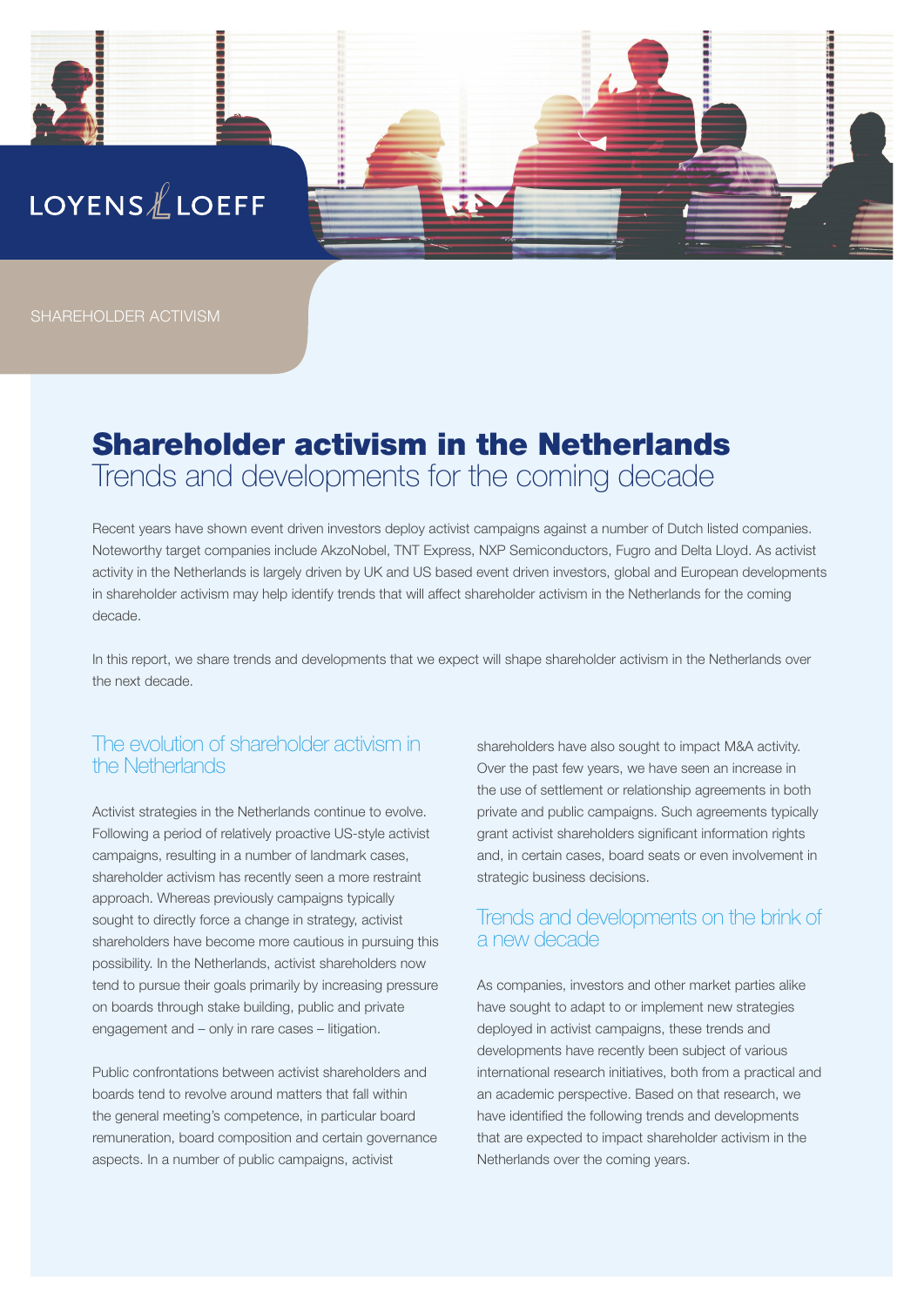#### i. Focus on stakeholder interests and corporate purpose

We expect that activist campaigns will increasingly focus on broader stakeholder interests and the corporate purpose. This marks a notable shift in strategy. While Dutch corporate governance has traditionally been stakeholder-oriented as opposed to shareholder-oriented, activist campaigns have historically focussed on unlocking shareholder value, in particular in case of M&A activity or restructuring operations.

This change of focus is fuelled by a renewed interest in the purpose of corporations and a global trend towards stakeholder-oriented governance in global corporate governance efforts. Recent examples include the 2019 Business Roundtable statement on the purpose of the corporation, the UK Stewardship Code 2020 and the UK Corporate Governance Code 2018. These projects signal a trend towards a more stakeholder-oriented corporate governance model.

Market parties have also been more vocal about environmental, social and governance ('ESG') themes, as is reflected in (amongst others) the 2019 letter to CEO's by Larry Fink, Chairman and CEO of BlackRock. Event driven investors have reacted to this trend by integrating corporate purpose arguments into their campaigns. ESG themes have increasingly been put forward in activist campaigns. Moreover, the focus of activist campaigns has shifted largely from a traditional shareholder value perspective to arguments supporting long-term value creation for all stakeholders.

#### ii. Succession vacuums as indicators for activist engagement

We expect that succession vacuums will increasingly play a role as a relevant indicator for shareholder activism, as already is the case in the US. A succession vacuum may present a compelling opportunity for investors to introduce new perspectives, in particular on themes that they feel may have been overlooked or underappreciated under previous management. Target companies lacking clear leadership may have issues duly reacting to such initiatives, meaning that it may be more difficult to counterbalance investor demands where appropriate.

Historically in the Netherlands, activist activity has typically followed (rumoured) M&A activity, restructuring operations or disclosure of financial information. While we expect these factors to remain indicators for potential activist engagement, succession vacuums are expected to become another notable indicator. These may present an opportunity for investors to bring forward nominees with a view to obtain board representation. More likely, however, is that investors will attempt to leverage a succession vacuum to present their views on a target company's strategy going forward.

#### iii. Increased engagement by institutional investors and index funds

We expect to see that the role and impact of institutional investors and index funds on corporate governance and voting outcomes will continue to increase as these parties take on a more active role. This is likely to result in increased interaction between such traditionally passive investors and event driven investors, especially where campaigns concern ESG themes, broader stakeholder interests and the corporate purpose.

Equity ownership is largely concentrated among institutional investors and index funds, meaning that their influence can be of pivotal importance to the outcome of votes. As such, the position taken by traditionally passive investors may materially impact voting outcomes. Activist shareholders therefore continue to seek the support of these parties.

Meanwhile, institutional investors and index funds have become increasingly more likely to support activist initiatives, including appointment of activist nominees. While such investors traditionally adopted a largely passive approach to investments in the Netherland, they are, also as a result of changing legislation and Stewardship Codes, taking (and are forced to take) a more dominant role in corporate governance and seeking board engagement more frequently. In such engagements, these investors have also been increasingly vocal on ESG themes.